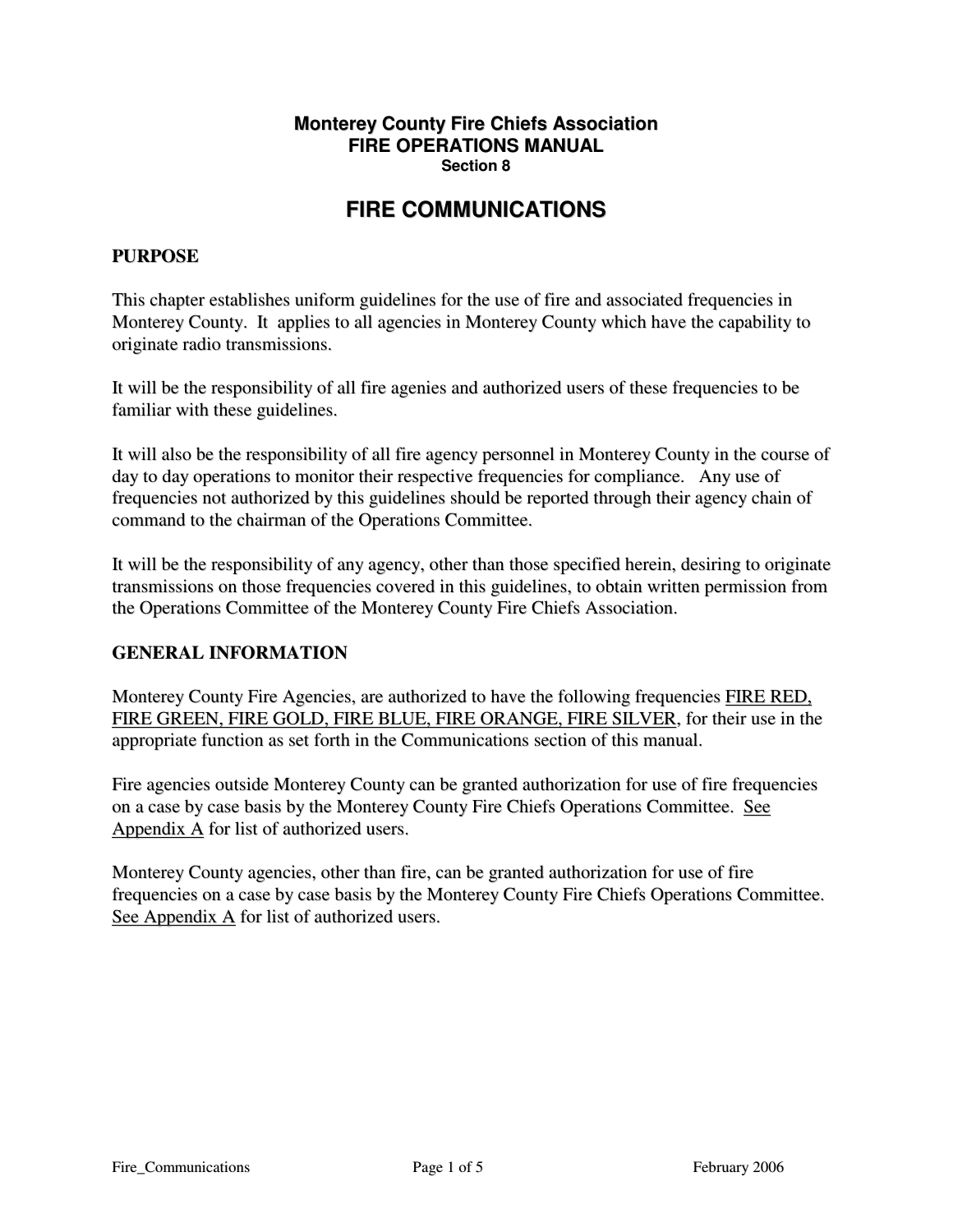# **FIRE COMMUNICATIONS POLICIES AND PROCEDURES**

The manner and usage of Monterey County Local Government Fire frequencies is determined by: 1) Federal Communications Commission Regulations, 2) Adopted policies by the Monterey County Fire Chief's Association, 3) Adopted policies of the Monterey County Office of Emergency Services, 4) County of Monterey, and 5) controlling factors from state agencies and other limiting factors.

The County of Monterey is the licensee for all Monterey County Local Government Fire Frequencies. A listing of authorized user fire agencies within Monterey County, outside Monterey County, and authorized agencies other than fire are listed in Appendix A "Authorized Users of Fire Frequencies".

#### A. FREQUENCY ASSIGNMENTS

- 1. Frequency assignments and authorization for use by specific users are coordinated by the Monterey County Fire Chief's Association, Operations Committee, in conjunction with Monterey County Emergency Services, and the County of Monterey.
- 2. A Fire Frequency Plan, as follows, has been adopted by the Monterey County Fire Chief's Association for mandatory implementation in ALL Monterey County Local Government Fire response resources.
- 3. All Strike Team leaders will have a 32 channel mobile radio as per FOG manual.
- 4. The frequency listing for fire frequencies used in Monterey County are listed in Appendix F.

## **5. The following identifies the Primary and Alternate Dispatch and Command firequency assignments:**

#### **SOUTH COUNTY AND NORTH COUNTY AREAS**

(King City, Gonzales, Greenfield, Soledad, North County, Salinas Rural, Spreckels)

- 1. Red Dispatch and Command
- 2. Gold Alternate Dispatch and Command

#### **SALINAS CITY**

- 1. Green Dispatch and Command
- 2. Red Alternate Dispatch and Command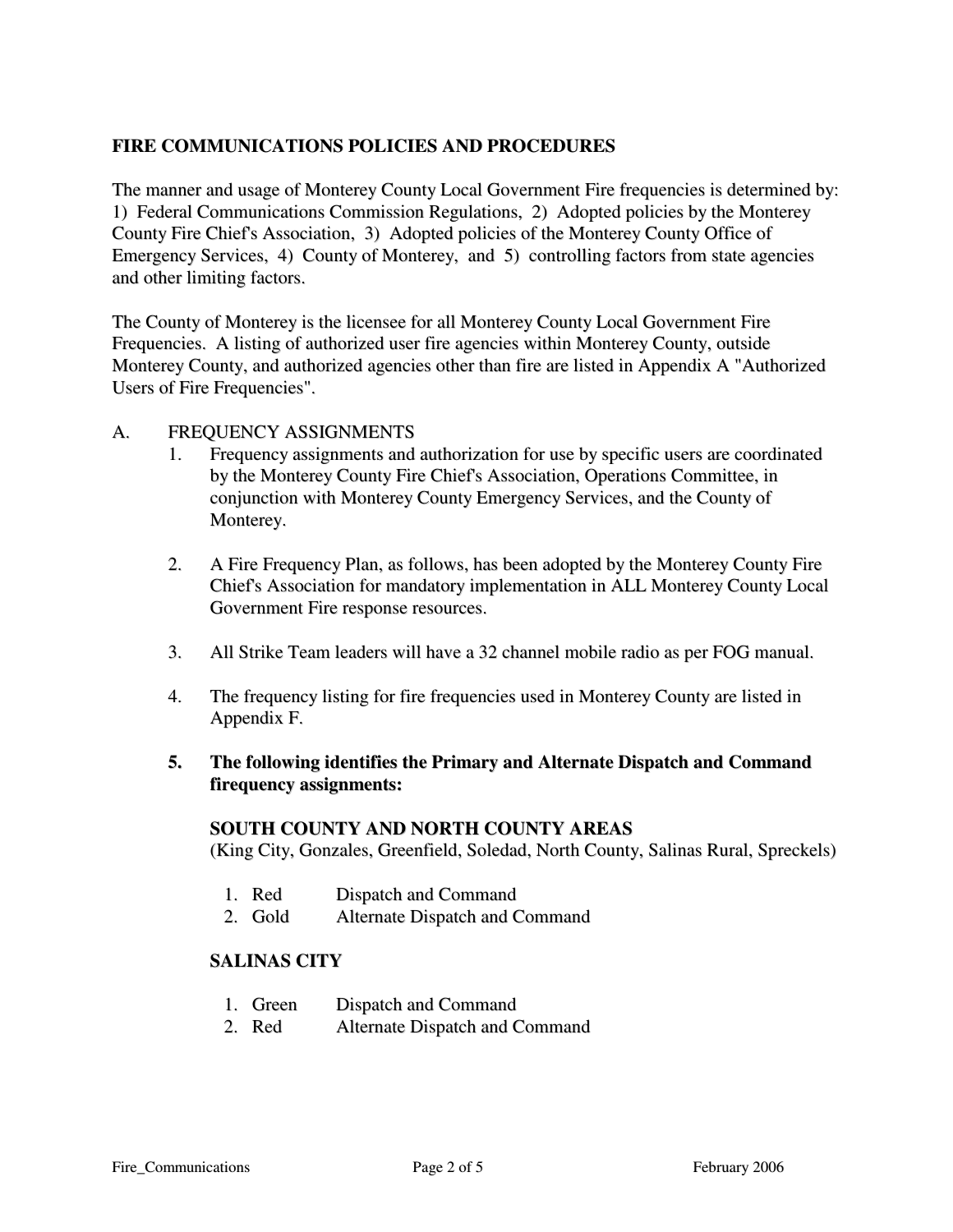### **PENINSULA and CARMEL VALLEY AREA**

(Carmel, Carmel Valley, Pacific Grove)

- 1. Gold Dispatch and Command
- 2. Red Alternate Dispatch and Command

### **SEASIDE/MONTEREY/AIRPORT**

- 1. Blue Dispatch and Command
- 2. Gold Alternate Dispatch and Command

#### B. PRIORITY OF USE - RADIO FREQUENCIES

The priority of use for assigned radio frequencies shall be as follows:

- 1. Emergency Dispatch
	- a) Dispatch, resource assignment, acknowledgment, response to scene, arrival on scene.
- 2. Command and Tactical
	- a) Command or Tactical operations at the scene of an incident and associated status reports.
- 3. Normal Operations
	- a) Day to day communications essential to official operations and activities of the department, i.e.: drills, hydrant maintenance.
	- b) Area wide announcements by Fire Comm, i.e.: burn day, fire weather or other pertinent information which more than one agency has need to know.
- C. INCIDENT CHANNEL CONTROL
- 1. Fire Comm will control channel use as necessary through coordination with the responding Incident Commander based on:
	- a) Established policies (ref. policy on "Assigning Fire Radio Frequencies")
	- b) Interference with on-going incidents in other departments
	- c) Overload on the dispatch channel at the incident
	- d) Pre-arranged or pre-planned channel use i.e. tactical channels.

# D. CHANNEL MONITORING

Fire Comm will monitor the following dispatch channels:

| <b>RED</b>   | GOLD        |
|--------------|-------------|
| <b>GREEN</b> | <b>BLUE</b> |
| WHITE 1      |             |

1. The fire agencies in Monterey County shall use the following identifier FIRECOMM for the Monterey County Communications Center.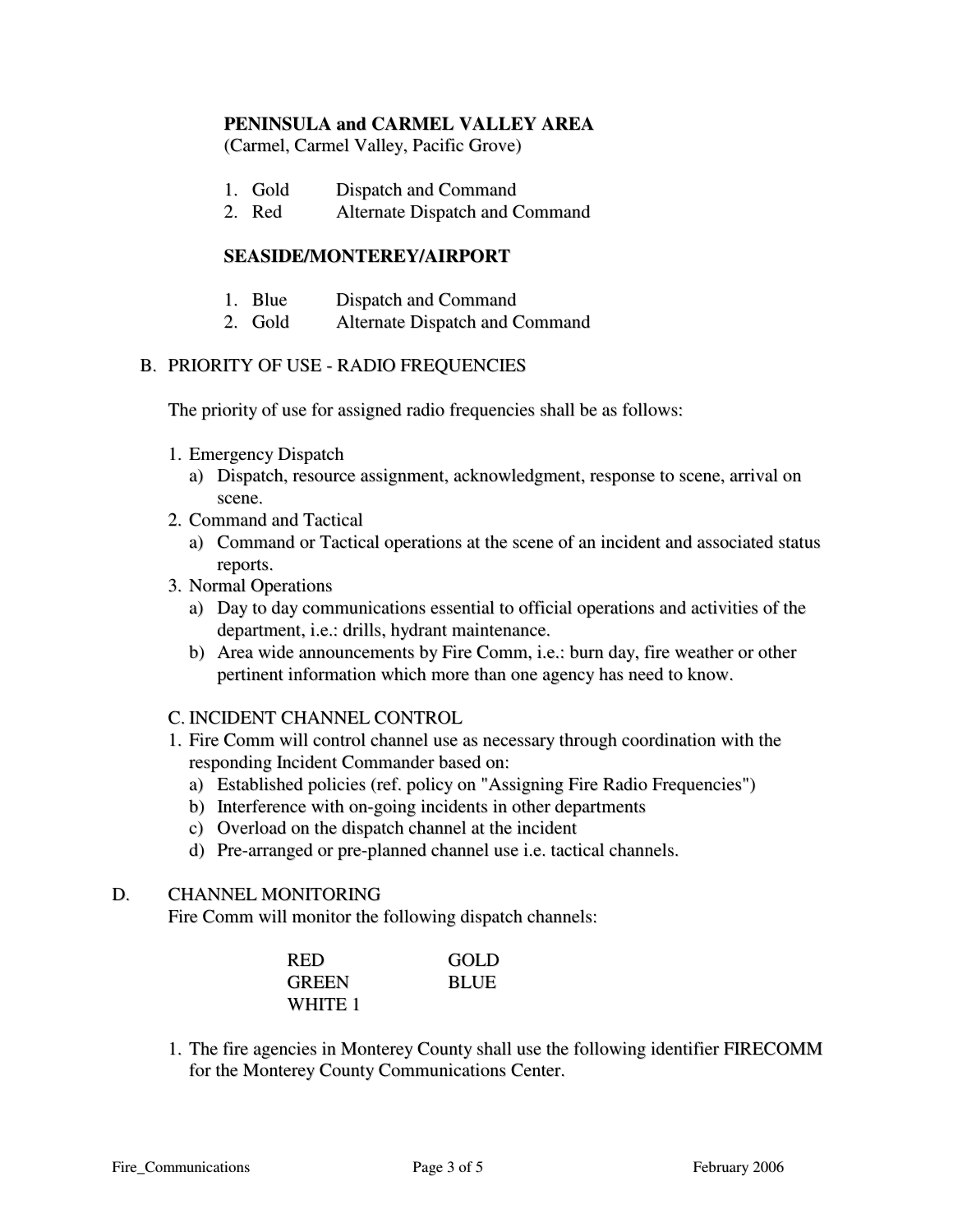### E. MUTUAL AID OPERATIONS (Basic Guidelines)

- 1. Command channels for mutual aid operations will normally be the channel of the agency which has jurisdiction.
- 2. If a change of channel is needed, it will be requested by the I.C. and assigned by Fire Comm or Fire Comm may initiate a channel change.

3. Resources responding to Mutual Aid Requests shall be limited to only those requested by the Incident Commander. Self-dispatching and solicitation of dispatch will not be allowed.

4. During automatic or mutual aid incidents, responding equipment will acknowledge receipt of dispatch information when going in service on their dispatch channel.

5. The responding resources, will acknowledge response on their dispatch channel, shall switch to the assigned command, tactical freqency or as assigned.

6. County Fire Red (Toro Repeater) is a coordinating channel for County OES operations and shall be used in strict accordance with established priorities and procedures. ASK PAUL IRELAND FOR CLARIFICATION

7. The Monterey County Fire Chief's Association requires the use of the Incident Command System on all mutual aid incidents.

8. The Monterey County Fire Chief's Association requires the use of Clear-text on a day to day basis and on all mutual aid incidents, in accordance with Appendix "D" to this policy. This is a pre-requisite for participation in the County Fire Mutual Aid System. 9. The Monterey County Fire Chief's Association requires the use of approved Incident Command System resource identifiers on a day to day basis as a pre-requisite for participation in the County Fire Mutual Aid System. (Ref. Appendix E).

# F. TACTICAL CHANNELS

- 1. Fire net channels SILVER ORANGE will be used as tactical channels on a day-today basis (Intra-agency and Mutual Aid).
- 2. WHITE 2 and 3 are available for use to all departments with capable radio equipment. These channels are appropriately used when more than one department is involved in the incident. The use of the WHITE net channels shall be in accordance with the prescribed uses allowed by the Office of Emergency Services Bulletin # 28, found in Appendix "B" of this chapter.
- 3. Fire net talk-around channels BROWN, YELLOW, BLACK, GREY may be used as tactical channels. Current usage is limited to those agencies who use these channels as part of their day-to-day operations on their dedicated mobile relay operations.
- 4. California On-Scene Coordination Channel CALCORD is available for use by **ALL** public safety agencies for emergency coordination. The use of this channel is to be in accordance with Appendix "C" of this chapter.

# G. COMMAND CHANNELS

- 1. Fire RED, GOLD, BLUE, and GREEN channels should be limited to essential command communications. These channels are required to dispatch new incidents and should not be congested with on-going incident communications.
- 2. Fire WHITE, GOLD, RED, GREEN and BLUE may be used as Alternate Command channels. A request for use shall be made by the Incident Commander to the